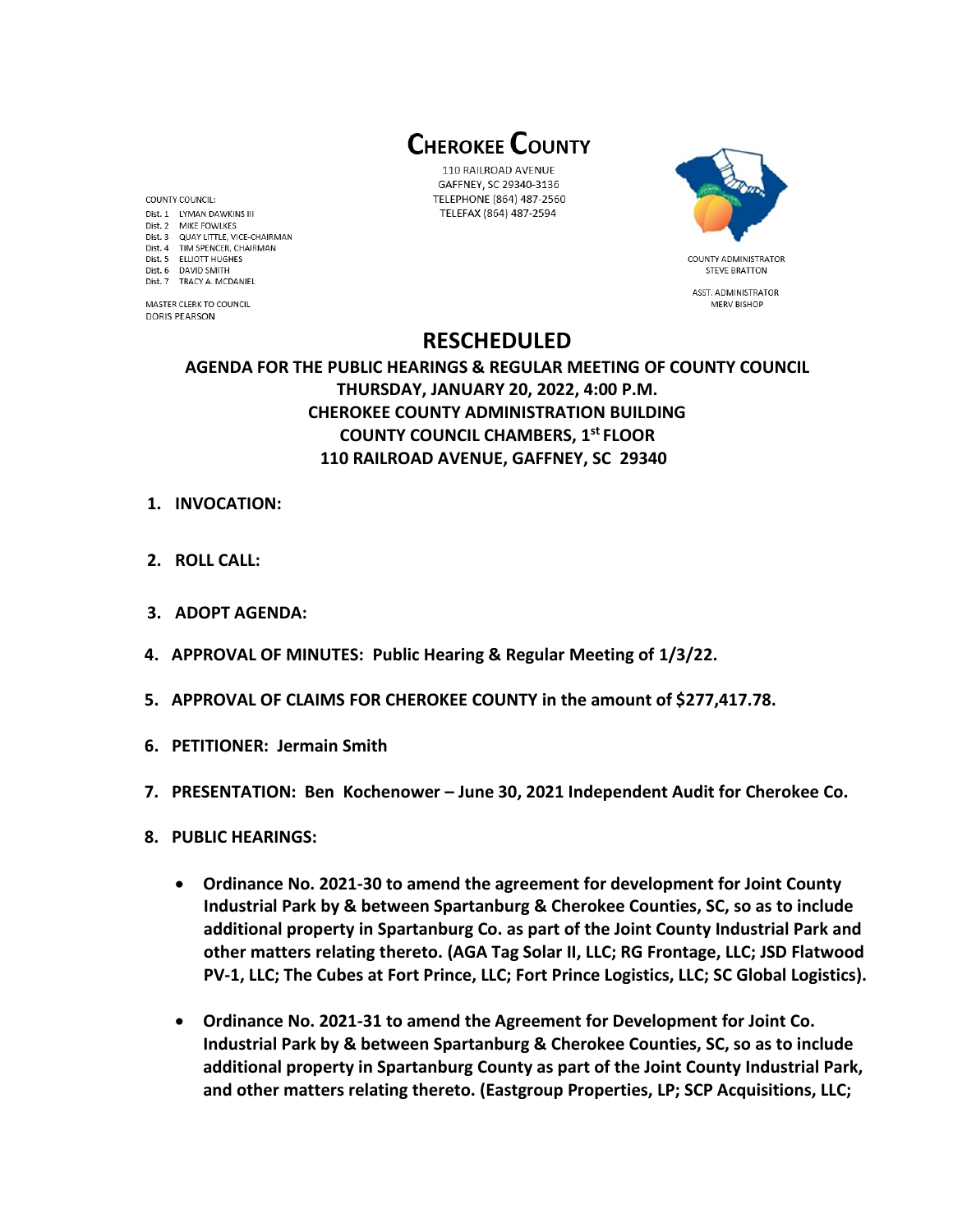### **PAGE 2 – AGENDA FOR THE RESCHEDULED PH & REGULAR MEETING, 1/20/22**

#### **08. PUBLIC HEARINGS CONTINUED:**

**Big Acquisitions, LLC; ILJIN America Corporation; Greer South Carolina Becknell Onvestors, LLC; Walmart Stores East, LP.)**

- **Ordinance No. 2021-32 authorizing (a) the execution & delivery of a Fee in Lieu of Tax Agreement by & between Cherokee County, SC ("County"), and PROJECT HERBIE with respect to certain economic development property in the county, whereby such property will be subject to certain payments in Lieu of Taxes, including the provision of certain Special Source Credits; (b) the County to create a Multi-County Industrial/Business Park with Spartanburg County, SC, and designate the property to be owned by PROJECT HERBIE as Multi-County Park Property; and (c) other related matters.**
- **Ordinance No. 2021-33 authorizing the execution & delivery of a Fee in Lieu of Tax Agreement by & between Cherokee County, SC and Bericap, LLC with respect to Certain Economic Development Property in the County, whereby such property will be subject to certain payments in Lieu of Taxes, including the provision of Certain Special Source Credits; and other matters related thereto.**
- **Ordinance No. 2021-35 authorizing the purchase of real property.**
- **Ordinance No. 2021-37 authorizing the execution & delivery of a Fee in Lieu of Tax Agreement by & between Cherokee Co., SC, Baker Street Acquisitions, LLC and Apollo Acquisitions LLC, previously known to the county as "Project Paint", with respect to certain economic development property in the County, whereby such property will be subject to certain payments in lieu of taxes, will be designated as being in a Multi-County Industrial & Business Park, and will be eligible to receive Certain Tax Credits; authorizing the execution & delivery of a Multi-County Industrial & Business Park Agreement with Spartanburg County to include such Economic Development Property; and other matters related thereto.**
- **09. RESOLUTION: 2022-01 approving the criteria by which to redistrict the Cherokee County Council Districts.**

### **10. ORDINANCES:**

• **3 rd Reading of Ordinance No. 2021-30 to amend the Agreement for Development for Joint County Industrial park by & between Spartanburg & Cherokee Counties, SC, so as to include additional property in Spartanburg County as part of the Joint County Industrial park, and other matters relating thereto. (AGA Tag Solar II, LLC;**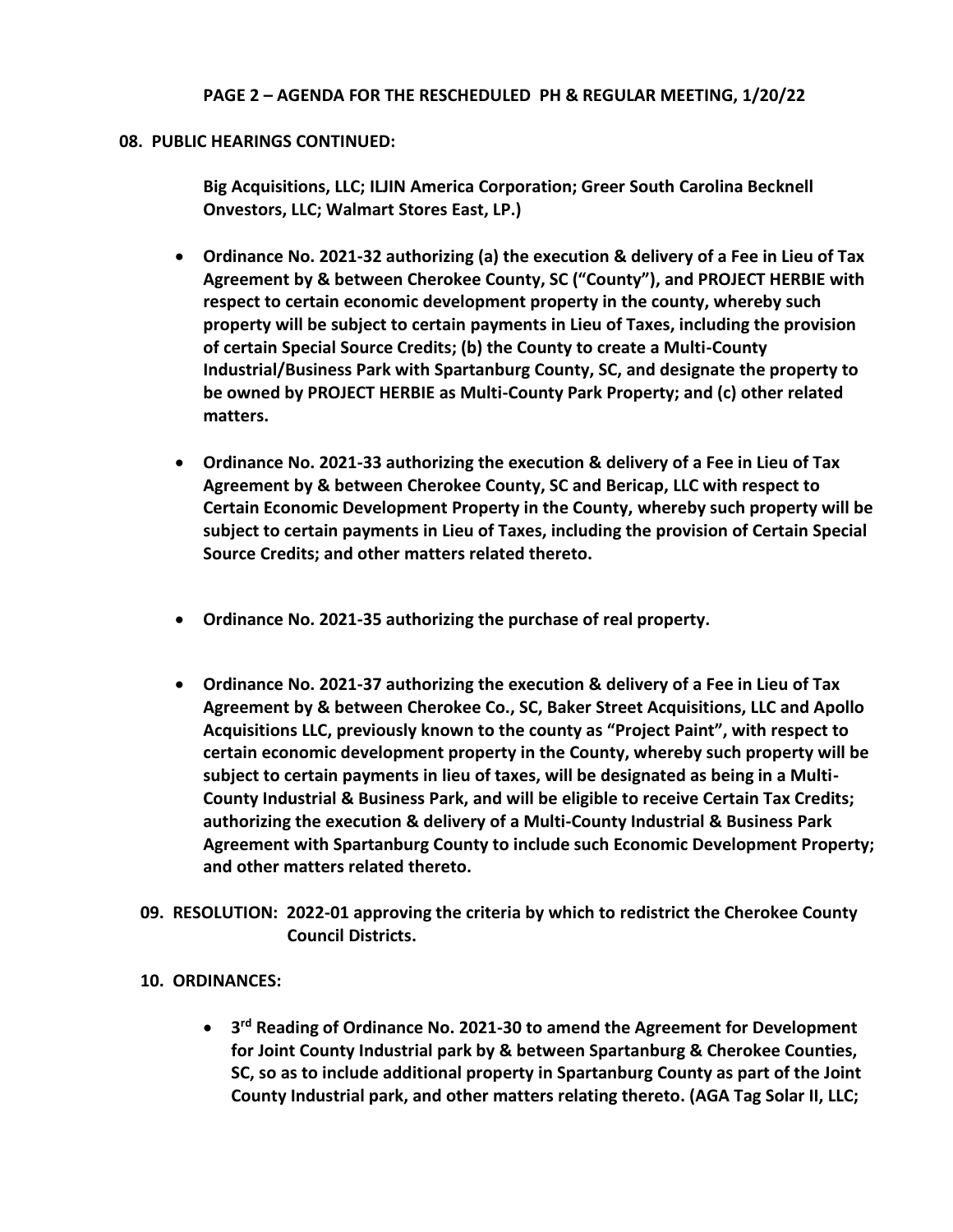#### **PAGE 3 – AGENDA FOR THE RESCHEDULED PH & REGULAR MEETING, 1/20/22**

#### **10. ORDINANCES CONTINUED:**

**RG Frontage, LLC; JSD Flatwood PV-1, LLC; The Cubes at Fort Prince, LLC; Fort Prince Logistics, LLC; SC Global Logistics, LLC).**

- **3 rd Reading of Ordinance No. 2021-31 to amend the agreement for development for Joint County Industrial Park by & between Spartanburg & Cherokee Counties, SC, so as to include additional property in Spartanburg County as part of the Joint County Industrial Park, and other matters relating thereto. (Eastgroup Properties, LP; SCP Acquisitions, LLC; Big Acquisitions, LLC; ILJIN America Corporation; Greer South Carolina Becknell Onvestors, LLC; Walmart Stores East, LP.)**
- **3 rd Reading of Ordinance No. 2021-32 authorizing (a) the execution & delivery of a Fee in Lieu of Tax Agreement by & between Cherokee County, SC ("County"), and PROJECT HERBIE with respect to certain economic development property in the County, whereby such property will be subject to certain payments in Lieu of Taxes, including the provision of certain Special Source Credits; (b) the county to create a Multi-County Industrial/Business Park with Spartanburg County, SC, and designate the property to be owned by Project Herbie, as Multi-County Park Property; and (c) other related matters.**
- **3 rd Reading of Ordinance No. 2021-33 authorizing the execution & delivery of a Fee in Lieu of Tax Agreement by & between Cherokee County, SC and Bericap, LLC with respect to certain economic development property in the county, whereby such property will be subject to certain payment sin Lieu of Taxes including the provision to certain Special Source Credits; and other matters related thereto.**
- **3rd Reading of Ordinance No. 2021-35 authorizing the purchase of real property.**
- **3rd Reading of Ordinance No. 2021-37 authorizing the Execution & Delivery of a Fee in Lieu of Tax Agreement between Cherokee County, SC, and Baker Street Acquisitions LLC, and Apollo Acquisitions LLC, also known as "Project Paint", with respect to certain Economic Development Property in the county, whereby such property will be subject to certain payments in Lieu of Taxes, will be designated as being in a Multi-County Industrial & Business Park, and will be eligible to receive certain Tax Credits; authorizing the Execution & Delivery of a Multi-County Industrial & Business Park Agreement with Spartanburg County to include such Economic Development Property; and other matters related thereto.**